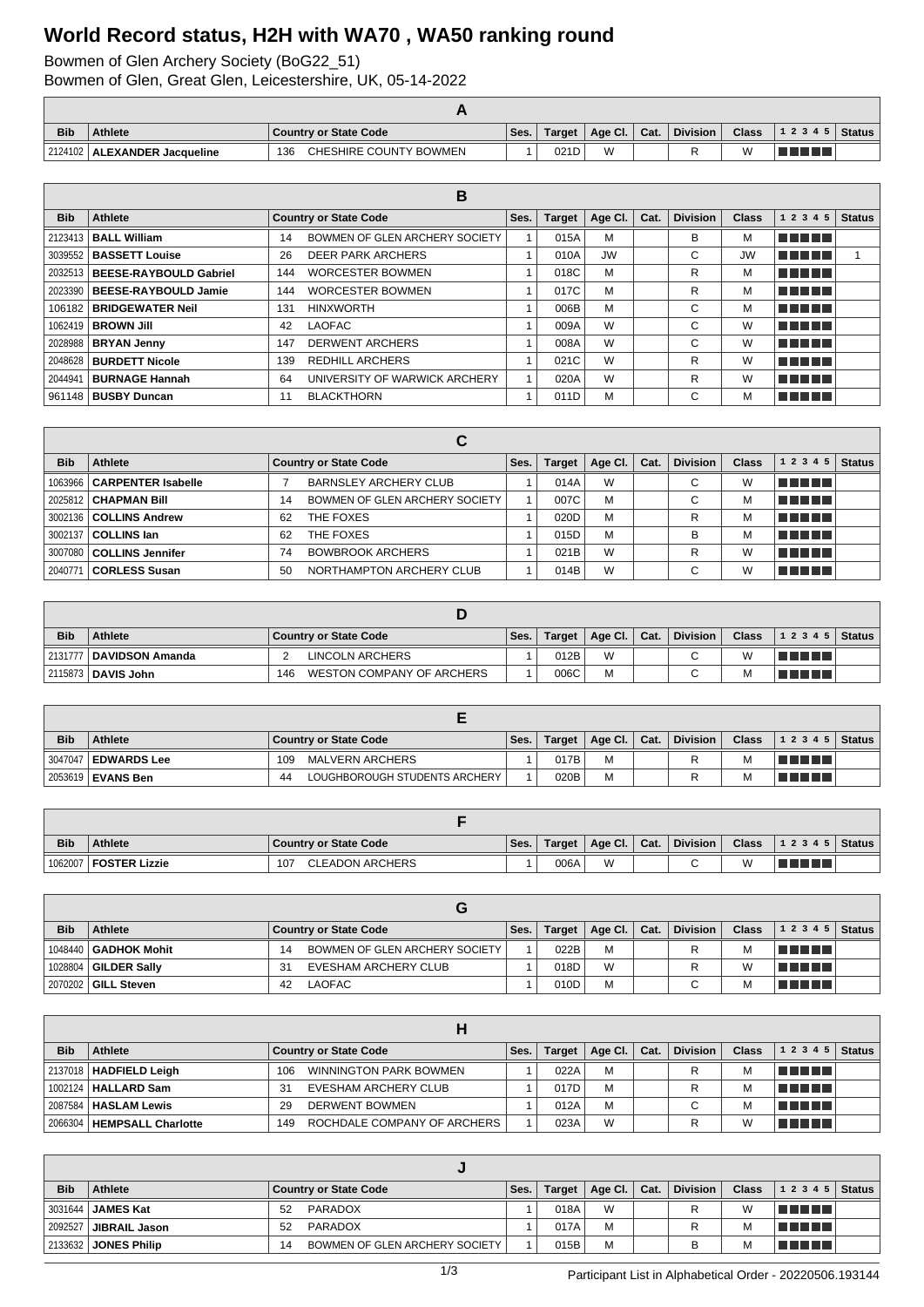## **World Record status, H2H with WA70 , WA50 ranking round**

Bowmen of Glen Archery Society (BoG22\_51)

Bowmen of Glen, Great Glen, Leicestershire, UK, 05-14-2022

| <b>Bib</b> | <b>Athlete</b>               | <b>Country or State Code</b> | Ses. | Target | Age Cl. $\vert$ | $\mathsf{Cat}$ . | <b>Division</b> | <b>Class</b> | $\frac{1}{2}$ 1 2 3 4 5 Status |  |
|------------|------------------------------|------------------------------|------|--------|-----------------|------------------|-----------------|--------------|--------------------------------|--|
|            | 2042883   LANE Nigel         | <b>WILFORD BOWMEN</b><br>67  |      | 009B   | M               |                  |                 | M            | TE E E E                       |  |
|            | 2042881 <b>  LANE Thomas</b> | <b>WILFORD BOWMEN</b><br>67  |      | 010C   | M               |                  |                 | M            | T FI FI FI                     |  |

|            |                          |     | M                             |      |        |         |      |                 |              |            |               |
|------------|--------------------------|-----|-------------------------------|------|--------|---------|------|-----------------|--------------|------------|---------------|
| <b>Bib</b> | Athlete                  |     | <b>Country or State Code</b>  | Ses. | Target | Age Cl. | Cat. | <b>Division</b> | <b>Class</b> | 1 2 3 4 5  | <b>Status</b> |
|            | 1038513   MASON James    | 199 | <b>BLACKTHORN BOWMEN</b>      |      | 006D   | M       |      | C               | M            | T FI FI FI |               |
|            | 3003366   MATTHEWS Dave  | 148 | CHELTENHAM ARCHERS            |      | 007A   | M       |      | С               | M            | TITI TITI  |               |
|            | 999483   MEERING Sophie  | 6   | <b>ARCHERY GB</b>             |      | 020C   | W       |      | R               | W            | T FIT FIT  |               |
|            | 3014129   MITCHELL Steve | 79  | <b>BURTON JOYCE ARCHERS</b>   |      | 015C   | M       |      | в               | M            | n din bir  |               |
|            | 2089748   MOON Sarah     | 6   | <b>ARCHERY GB</b>             |      | 013D   | W       |      | $\sim$          | W            | T F F F F  |               |
|            | 2110487   MORTON Harry   | 44  | LOUGHBOROUGH STUDENTS ARCHERY |      | 022C   | M       |      | R               | M            | TE DE L    |               |

| <b>Bib</b> | Athlete                      | <b>Country or State Code</b> | Ses. | <b>Target</b> | Age Cl. $\vert$ Cat. | Division | <b>Class</b> | 12345            | <b>Status</b> |
|------------|------------------------------|------------------------------|------|---------------|----------------------|----------|--------------|------------------|---------------|
|            | 2064233   <b>O'DOWD Alan</b> | REIGATE PRIORY BOWMEN<br>141 |      | 012C          | M                    | С        |              | l Titolin T      |               |
| 3010191    | ∣ I ORFORD Oscar             | SILVER SPOON BOWMEN<br>59    |      | 007B          | M                    | С        |              | <b>FIFE FIFE</b> |               |
|            | 2124691   ORTON Monty        | MERIDEN ARCHERY CLUB<br>46   |      | 019D          | M                    | R        |              | TI FIFIT         |               |

| <b>Bib</b> | Athlete                        | <b>Country or State Code</b>     | Ses. | Target | Age Cl. | Cat. | <b>Division</b> | <b>Class</b> | 1 2 3 4 5   Status                  |  |  |
|------------|--------------------------------|----------------------------------|------|--------|---------|------|-----------------|--------------|-------------------------------------|--|--|
|            | 2056099   PATERSON PINE Phoebe | DEER PARK ARCHERS<br>-26         |      | 013B   | W       |      | C.              | W            | T FI FI FI                          |  |  |
|            | 2058724   POLLITT Andy         | NESTON COMPANY OF ARCHERS<br>150 |      | 008C   | M       |      | C.              | М            | FI FI FI FI FI                      |  |  |
|            | 2130122   POLLITT Jessica      | NESTON COMPANY OF ARCHERS<br>150 |      | 009C   | W       |      | ⌒               | W            | a kacamatan ing Kabupatén Kabupatén |  |  |

| <b>Bib</b> | <b>Athlete</b>         | Country or State Code             | Ses. | Target, | Age Cl.   Cat. |  | <b>Division</b> | <b>Class</b> | $ 12345 $ Status |  |
|------------|------------------------|-----------------------------------|------|---------|----------------|--|-----------------|--------------|------------------|--|
|            | 2063682   QURESHI Shai | <b>BURTON JOYCE ARCHERS</b><br>70 |      | 008B    | M              |  | $\sim$          | M            |                  |  |

| <b>Bib</b> | Athlete                        | <b>Country or State Code</b> | Ses. | Target | Age Cl. $\vert$ Cat. |  | <b>Division</b> | <b>Class</b> | $12345$ Status |  |  |
|------------|--------------------------------|------------------------------|------|--------|----------------------|--|-----------------|--------------|----------------|--|--|
|            | 952514   RAVENSCROFT Adam      | FOXES<br>137                 |      | 011C   | M                    |  | ◠               | М            | TELELL         |  |  |
|            | 3017473 RHODES Beth            | AIRE VALLEY ARCHERS<br>143   |      | 014C   | <b>JW</b>            |  | ⌒               | <b>JW</b>    | TELELL         |  |  |
|            | 2044723 <b>  RICHARDS Carl</b> | <b>MERIDEN</b><br>45         |      | 011B   | M                    |  | C.              |              | TELELL         |  |  |

| <b>Bib</b> | <b>Athlete</b>               | <b>Country or State Code</b><br>Ses. |  |      | Target   Age Cl.   Cat. |  | Division | <b>Class</b> | 1 2 3 4 5   | <b>Status</b> |  |
|------------|------------------------------|--------------------------------------|--|------|-------------------------|--|----------|--------------|-------------|---------------|--|
|            | 2104432   <b>SCOTT Ajay</b>  | <b>ABBEY BOWMEN</b><br>145           |  | 014D | м                       |  | С        |              | l manara    |               |  |
|            | 1023356   SCOTT Simon        | <b>DERWENT ARCHERS</b><br>147        |  | 011A | M                       |  | С        |              | le e e e e  |               |  |
|            | 2096032   STEPHENSON Rebecca | ECCLES ARCHERY CLUB<br>30            |  | 023B | W                       |  | R        |              | l Titolin T |               |  |
|            | 2072032   SUSCA Thomas       | BOWMEN OF BRUNTWOOD                  |  | 019B | M                       |  | R        |              | T FI FI FI  |               |  |

| <b>Bib</b> | <b>Athlete</b>          | l Country or State Code |  | Target | Age Cl. | $\vert$ Cat. | <b>Division</b> | <b>Class</b> | 1 2 3 4 5   Status |  |
|------------|-------------------------|-------------------------|--|--------|---------|--------------|-----------------|--------------|--------------------|--|
|            | 2125306   TAYLOR Stuart | <b>BOWBROOK ARCHERS</b> |  | 013A   |         |              | $\sim$          | м            | T FIFT             |  |

| W          |                            |                                     |      |               |                 |      |          |              |                        |               |  |
|------------|----------------------------|-------------------------------------|------|---------------|-----------------|------|----------|--------------|------------------------|---------------|--|
| <b>Bib</b> | Athlete                    | <b>Country or State Code</b>        | Ses. | <b>Target</b> | Age Cl. $\vert$ | Cat. | Division | <b>Class</b> | 12345                  | <b>Status</b> |  |
|            | 2031386   WEBB Peter       | MALVERN ARCHERS<br>109              |      | 018B          | M               |      |          |              | <u>Film and the se</u> |               |  |
|            | 2093413   WEBSTER Collette | <b>CYMRIC ARCHERS</b><br>138        |      | 021A          | W               |      |          | W            | T FIFIT FI             |               |  |
|            | 3032956   WILD Adam        | LOUGHBOROUGH STUDENTS ARCHERY<br>44 |      | 023C          | M               |      |          | M            | F F F F F              |               |  |
|            | 1053880   WOODGATE Chris   | UNIVERSITY OF WARWICK ARCHERY<br>64 |      | 019A          | M               |      |          | M            | TE ELET                |               |  |